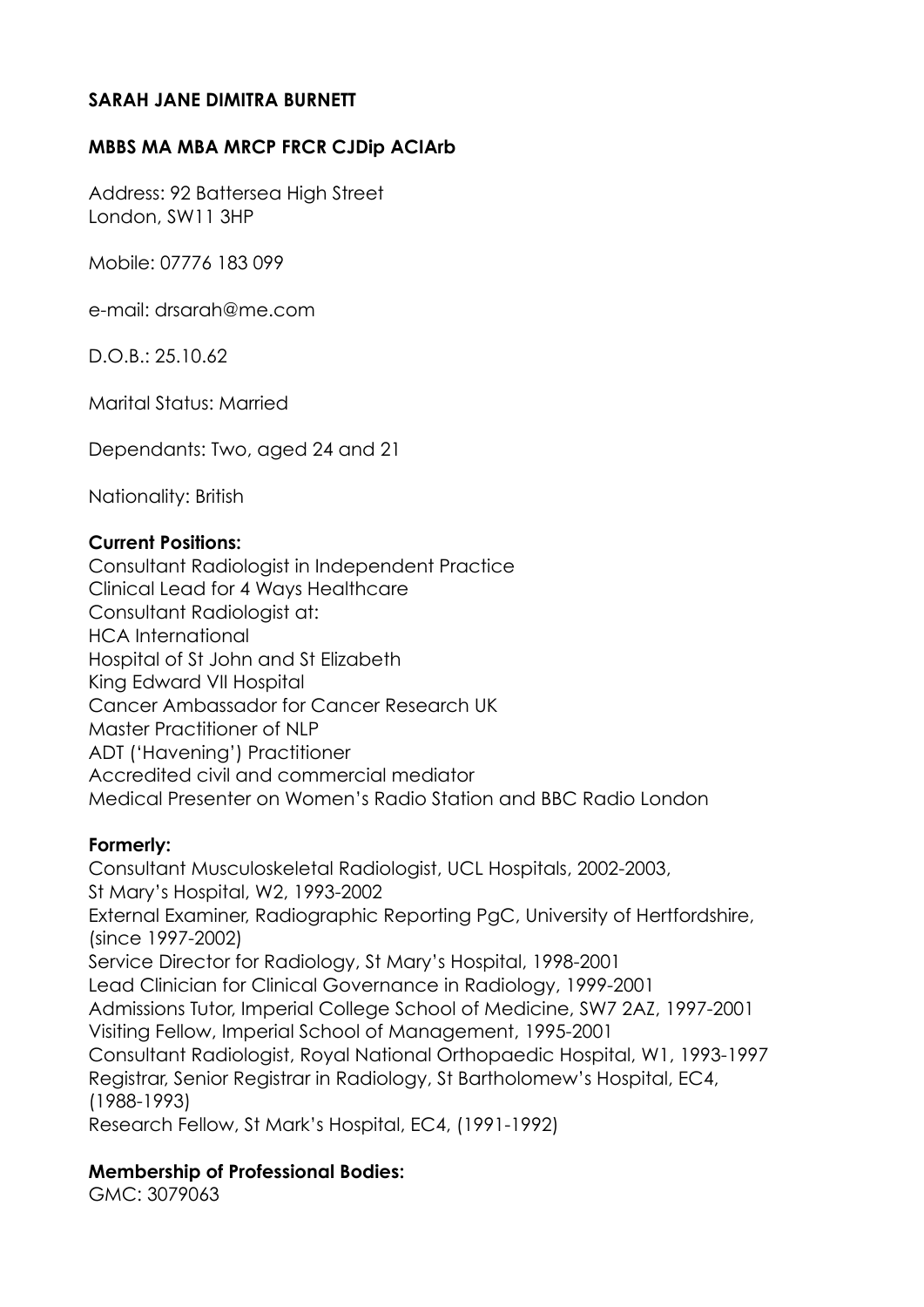ICO Registration Number: ZA123869 British Society of Skeletal Radiology British Institute of Radiology

## **Qualifications and Prizes:**

Diploma in French (Distinction) – Institute of Linguists 1980 MB BS – London University - Silver Medallist 1985 MRCP UK 1988 FRCR – Gold Medallist Part I 1992 MBA – Open University 1995 Bronze Medal Winner – poetry.com 2006 MA in Creative Writing – Distinction 2008 Photography course – Open University 2009 Diploma in Photography – The Photography Institute 2009 Licensed Practitioner of NLP 2009 Art Clay Certified Level 1 Teacher 2011 Cancer Research UK Flame of Hope Special Commendation 2011 Master Practitioner of NLP 2011 Diploma in Creative Jewellery 2012 Advanced Diploma in Creative Jewellery 2014 Gem-A Gem Basics 2015 Art Diploma 2016 Digital Marketing Diploma 2016 Accredited Mediator 2016

# **Teaching:**

Honorary Lecturer at St Thomas' MRES course Royal College of Radiologists – first and second years, skeletal anatomy and pathology Royal College of Surgeons – radiological anatomy for the STEP course, transferable skills for WIST Imperial College – radiology, anatomy, communication skills and management to undergraduates Imperial School of Management – postgraduate management St Mary's – radiology and management to doctors and PAMs at all levels UCLH – radiology to undergraduates and junior radiologists, retraining sonographers Teaching courses: TIPS/Training the Trainers, Small Group Teaching, TV **Teaching** Greek cookery **Jewellery** Art Bookbinding **Embroidery** 

# **Invited lectures on a variety of topics including:**

Visiting Professor to the Finnish Institute of Osteopathy, 1998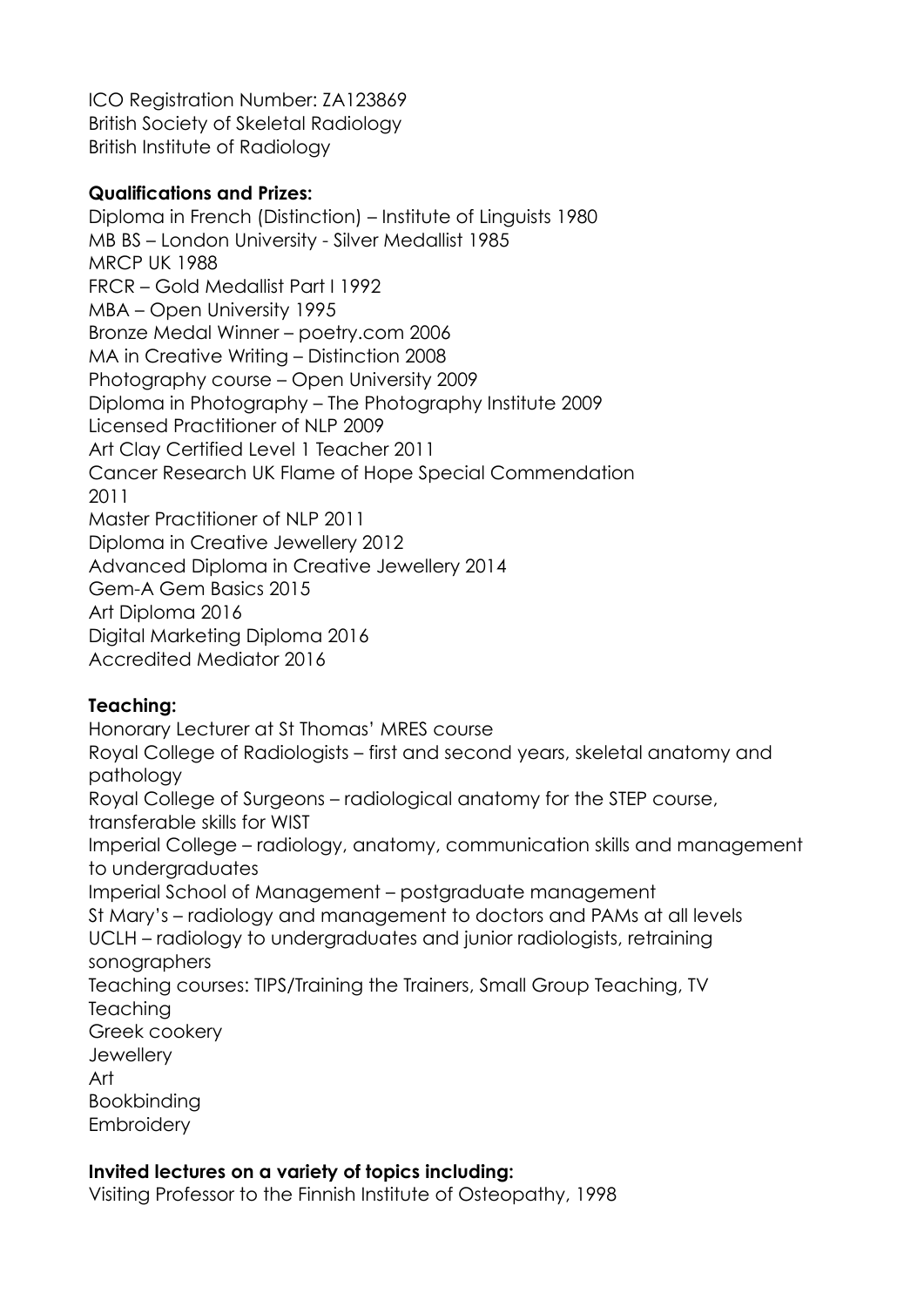Musculoskeletal Radiology Clinical governance Career development Undergraduate Medical issues Co-convenor of the 2001 BESS Masterclass in Shoulder Ultrasound Lecturer to the Kigezi Undergraduate Medical Course at Cambridge

## **Professional Activities have included:**

Chelsea Clinical Society Council Member Image Advisor to sixpartswater.org Clinical Governance Facilitator for St Mary's Examiner for Imperial College for the BSc, MSci, BEng and MEng Member of Expert Advisory Group to District Audit on Reporting Practice Advisor to the Audit Commission on the Development of Audit and Core Performance Indicators in Radiology Medicolegal practice – personal injury and negligence Development of interactive teaching tools Secretary of the St Mary's Consultants Dining Club Member of the St Mary's Ball Committee Member of Ball Committee for Cancer BACUP Charitable work for The British Society of Performing Arts MD supervisor for a project in Radiology Manpower Provision

## **Medicolegal:**

Extensive general and musculoskeletal medicolegal work for nearly 20 years, covering personal and industrial claims, as well as negligence. I work for both Claimants (40%) and Defendants (60%). Accredited civil and commercial mediator.

## **Presentations:**

Burnett, SJD. The clinical utility of anal ultrasound in assessment of the pelvic floor. St Bartholomew's transvaginal ultrasound course, February 1990 Burnett, SJD. External anal sphincter defects – simultaneous evaluation using electromyography and anal ultrasound. BSG, March 1990, Birmingham Burnett, SJD. A comparison between endoanal ultrasound and digital examination in perianal fistulae. BSG, March 1990, Birmingham Seow-Choen, Burnett, SJD, Bartram, CI and Nicholls, RJ. A comparison between endoanal ultrasound and digital examination in perianal fistulae. European Council of Coloproctology, April 1990, Berlin Burnett, SJD. The clinical utility of anal endosonography. Royal Society of Medicine Coloproctology Section. May 1990, London Burnett, SJD. Unsuspected sphincter damage following childbirth revealed by anal endosonography: a review of 62 consecutive women presenting with incontinence. British Institute of Radiology, June 1990, Birmingham Burnett, SJD. Unsuspected sphincter damage following childbirth revealed by anal endosonography: a review of 62 consecutive women presenting with incontinence. St Mark's Association, June 1990, London Bartram, CI, Burnett, SJD and Law PJ. The clinical utility of endoanal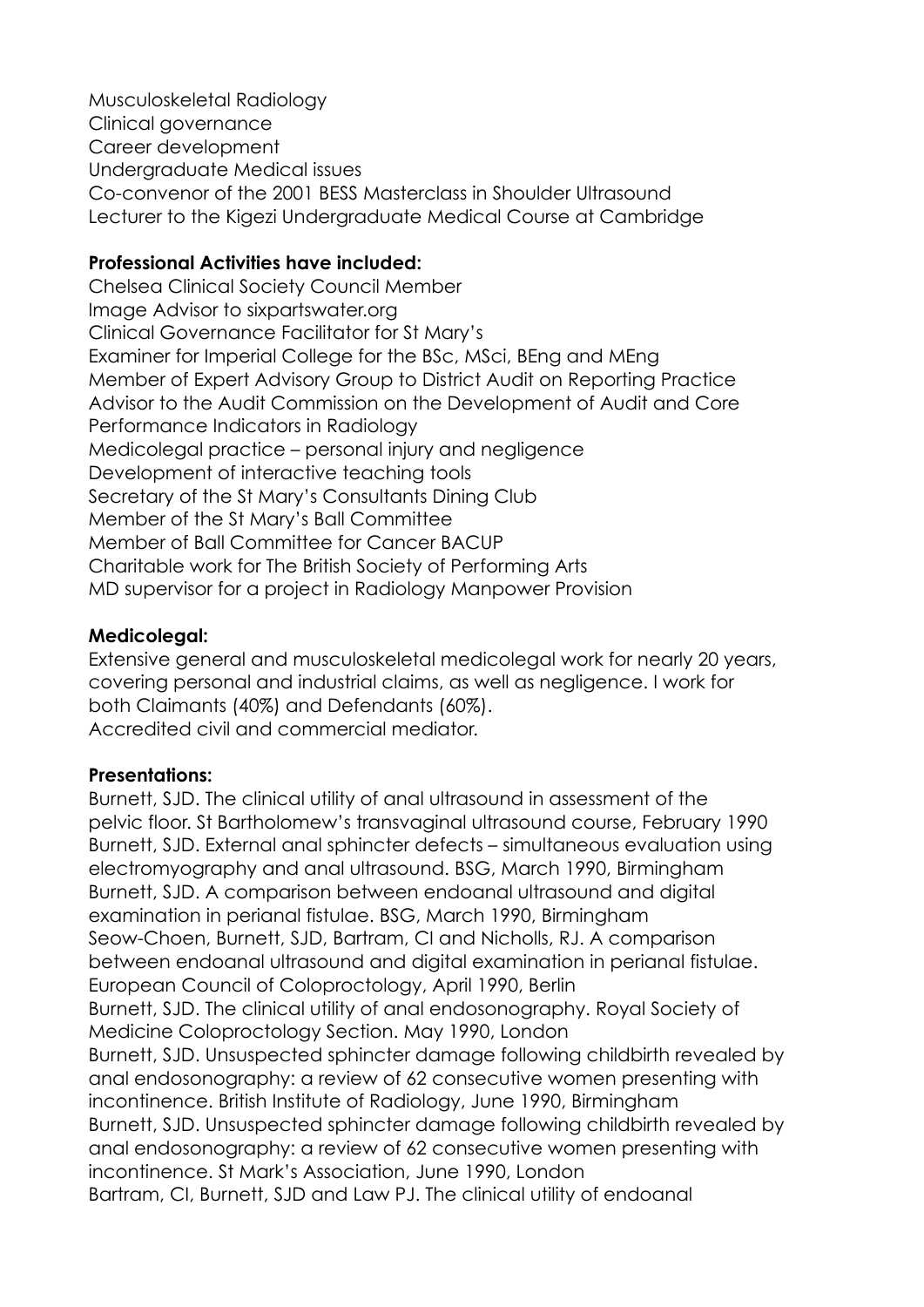ultrasonography: a review of more than 750 cases. RSNA, November 1990, Chicago

Burnett, SJD. Unsuspected sphincter damage following childbirth revealed by anal endosonography: a review of 62 consecutive women presenting with incontinence. Royal Society of Medicine, Obstetrics and Gynaecology Section, March 1991, London

Owens, CM, Burnett, SJD and Dicks Mireaux, C. The clinical utility of imaging in the staging and follow up of Wilm's tumour. I: Clinical aspects. BIR, June 1992, Birmingham

Burnett, SJD, Owens, CM and Dicks Mireaux, C. The clinical utility of imaging in the staging and follow up of Wilm's tumour. II: Cost benefit analysis. BIR, June 1992, Birmingham

Hall, GM, Da Silva, J, Burnett, SJD and Spector T. Vertebral fractures and bone density in male rheumatoid patients. 56th American Congress of Rheumatology, October 1992, Atlanta

Burnett, SJD, Ng, YY, Barker, P, Perry, NM and Wells, CA. Benign breast biopsies in the prevalent round of breast screening, a retrospective analysis. Royal College of Radiology Breast Group, October 1992, Harrogate Owens, CM, Dicks Mireaux, C and Burnett, SJD. The clinical utility and cost benefit of computed tomography in the staging of Wilm's tumour. BPA, November 1992, Peterborough

Owens, CM, Dicks Mireaux, C and Burnett, SJD. The clinical utility of computed tomography in the staging of Wilm's tumour. UKCCSG, 1993 **Newcastle** 

Burnett, SJD. Imaging in gynaecological fistulae. Royal society of Medicine Section of Obstetrics and Gynaecology, June 1993, London

Burnett, SJD, Ng, YY, Perry, NM and Wells, CA. Benign biopsies in the prevalent round: a review of 108 cases. RCR, September 1993, Warwick Owens, CM, Dicks Mireaux, C and Burnett, SJD. The clinical utility of computed tomography in the staging of Wilm's tumour. RSNA, November 1993, Chicago

Burnett, SJD. Other imaging in low back pain. Royal College of Physicians Clinical Nuclear Medicine Group, May 1994, London

Scullion, DA, Ransley P, Kellet, M and Burnett, SJD. The plain film

appearances of bladder exstrophy in the growing skeleton. ESPR, May 1995 Timmis, AJ and Burnett SJD. Red dot-Blue dot: an alternative. Roentgen Centenary Conference, June 1995, Birmingham

Burnett, SJD, Saifuddin, A, Pringle, J, Cannon, S, Briggs, T and Mitchell R. Early experience of ultrasound in primary bone tumours. Roentgen Centenary Conference, June 1995, Birmingham

Scullion, DA, Ransley P, Kellet, M and Burnett, SJD. The plain film appearances of the pelvis in adult bladder dysplasia. Roentgen Centenary Conference, June 1995, Birmingham

Burnett, SJD. Other imaging in low back pain. Royal College of Physicians Clinical Nuclear Medicine Group, January1996, London

Burnett, SJD and Saifuddin, A. The variation of position of the conus medullaris in an adult population. BSSR, November 1997, London

Saifuddin, A and Burnett, SJD. The utility of magnetic resonance imaging in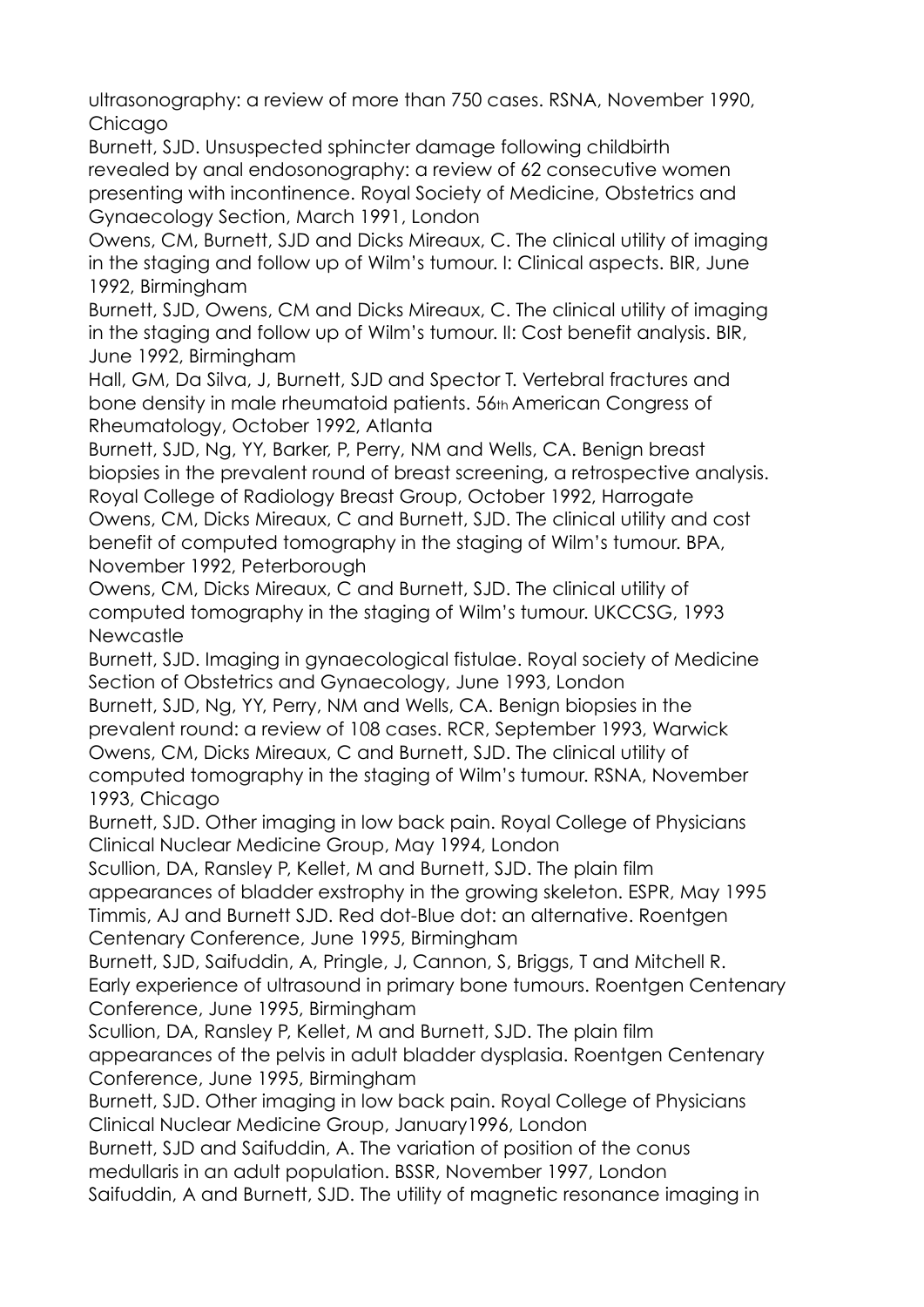determining the presence of a pars interarticularis defect. BSSR, November 1997, London

Gibbon, W, McNally, E, Silver D, Forrester A, Burnett S, Fairbairn J, and Wheeldon J, on behalf of the Panacryl Study Group. How successful is surgical repair of the rotator cuff at 6-10 weeks? BESS, May 1999, Sheffield Gibbon, W, McNally, E, Silver D, Forrester A, Burnett S, Fairbairn J, and Wheeldon J, on behalf of the Panacryl Study Group. How successful is surgical repair of the rotator cuff at 6-10 weeks? SECEC 99 ESSSE, September 1999, The Netherlands.

Watson, JM, Rhodes AI and Burnett, SJD. Rotator cuff thickness in the young and old: a study of normal volunteers. ESSR, October 1999, Edinburgh Rhodes, AI and Burnett SJD. Anterior superior fat pad angle: an additional indicator of elbow fracture? ESSR, October 1999, Edinburgh Elkin, SL, Fairney, A, Burnett, SJD, Compston, JE, Kemp, M and Hodson,

ME. Osteoporosis in adults with cystic fibrosis: a cross-sectional study. North American Cystic Fibrosis Conference, October 1999, Seattle.

Burnett, SJD and Grahame R. Sonographic Abnormalities in Benign Joint Hypermobility Syndrome (Ehlers Danlos III). ESSR, October 2002, Valencia Burnett SJD. MRI of Paget's Disease of Bone. 1st European Conference on Paget's Disease of Bone. June 17-18 2004, Siena

Burnett SJD. MRI of Paget's Disease of Bone. International Symposium on Paget's Disease. July 8-9 2005, Oxford

Burnett SJD. Ultrasound Imaging of Lower Limb Pathology. 2nd International Conference on Movement Dysfunction, Edinburgh, September 23-25th 2005 Burnett SJD. GP Direct Access to MRI. NW Area PCT Conference, September 21st 2006, Manchester

Burnett SJD. The Patient's Perspective of Breast Cancer. ATOS Origins Medical Conference, September 22nd 2006, Royal Society of Medicine Burnett SJD. The Patient's Perspective of Breast Cancer. Princess Grace Breast Institute, May 24th 2007, Cabinet War Rooms

# **Publications:**

Burnett, SJD, Spence-Jones, C, Speakman, CTM, Kamm, MA, Hudson, CN and Bartram, CI. Unsuspected sphincter damage following childbirth revealed by anal endosonography. BJR (1991) 64: 225-227 Burnett, SJD, Speakman, CTM, Kamm, MA and Bartram, CI. Confirmation of endosonographic detection of external anal sphincter defects by simultaneous electromyographic mapping. BJS (1991): 78, 4: 448-450 Burnett, SJD and Bartram, CI. Endosonographic variations of the normal internal anal sphincter. International Journal of Colorectal Disease (1991): 79, 4: 216-220 Seow-Choen, Burnett, SJD, Bartram, CI and Nicholls, RJ. A comparison between endoanal ultrasound and digital examination in perianal fistulae. BJS (1991); 78, 4: 445-447 Burnett, SJD. Progress in the diagnosis of acute pancreatitis. RAD Magazine (1991), 16; 186: 15-16

Speakman, CTM, Burnett, SJD, Kamm, MA and Bartram, CI. Sphincter injury following anal dilatation. BJS (1991); 78, 4: 1429-1431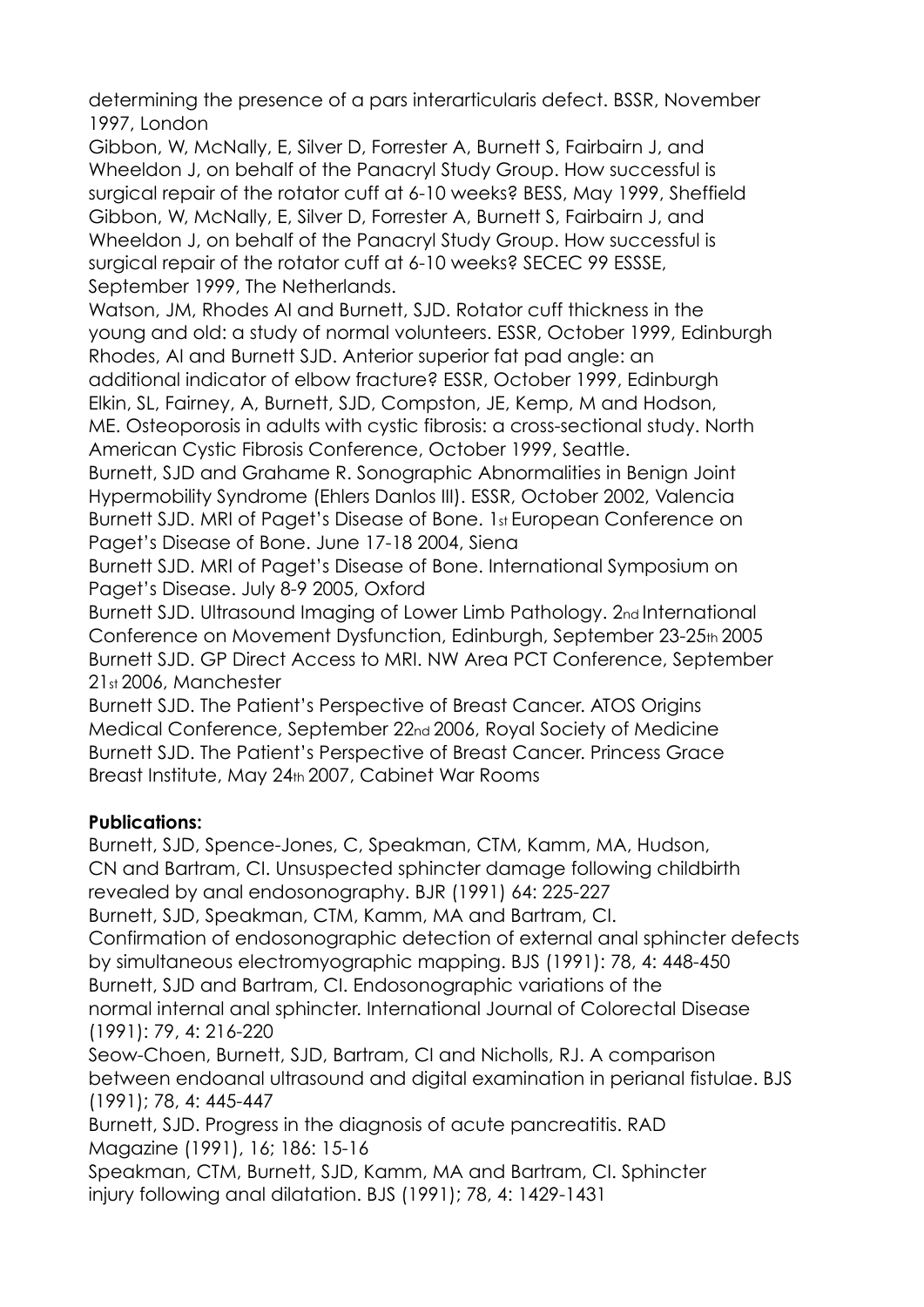Burnett, SJD, Ng, YY, Perry, NM and Wells, CA. Benign biopsies in the prevalent round: a review of 137 cases. Clin Rad (1995); 50: 254-258 Burnett, SJD and Stoker, DJ. Practical Limitations of Magnetic Resonance Imaging in Orthopaedics. Current Orthopaedics (1995) 9, 253-259 Saifuddin, A and Burnett, SJD. The value of lumbar spine MRI in the assessment of the pars interarticularis. Clin Rad (1997); 52 (9): 666-71 Saifuddin, A, Burnett, SJD and White J. The variation of position of the conus medullaris in an adult population. A magnetic resonance imaging study. Spine (1998) 1; 23 (13): 1452-6 Saifuddin, A, Burnett SJD and Mitchell R. Pictorial Review: ultrasonography of primary bone tumours. Clin Rad (1998); 53 (4): 239-46 Lamb, G and Burnett, SJD. Interventional Magnetic Resonance. Accessing the Future (1998); 2, 14-17 Danin, JC and Burnett, SJD. Future prospects for Magnetic Resonance Imaging. RAD magazine (July 1999) 33-34 Saifuddin, A, Mitchell, R, Burnett, SJD, Sandison, A and Pringle, JAS. Ultrasound guided needle biopsy of primary bone tumours. JBJS (2000); 82- B: 1 Burnett, SJD, and Amos, D. Stepping Stones to a Consultant Post, Part One: Writing Your CV. Hospital Doctor; Reed Healthcare Publishing, 23.3.2000 Burnett, SJD, and Cheshire, N. Stepping Stones to a Consultant Post, Part Two: Who to see before the interview. Hospital Doctor; Reed Healthcare Publishing, 6.4.2000 Burnett, SJD, and Cheshire, N. Stepping Stones to a Consultant Post, Part Four: Who to see before the interview. Hospital Doctor; Reed Healthcare Publishing, 27.4.2000 Burnett, SJD. MR Imaging of the Knee. Inside the Human Body; 76, 4, Brightstar, 2000 Burnett, SJD. MR Imaging of the Lumbar Spine. Inside the Human Body; 76, 5, Brightstar, 2000 Burnett, SJD. Imaging the Shoulder. Inside the Human Body; 78, 3, Brightstar, 2000 Burnett, SJD. How to choose a management qualification. Hospital Doctor; Reed Healthcare Publishing, 16.11.2000 Burnett, SJD. Imaging Osteoporosis. Inside the Human Body; 68, 6, Brightstar, 2000 SL Elkin, A Fairney, S Burnett, M Kemp, P Kyd, J Burgess, JE Compston, and ME Hodson. Vertebral deformities and low bone mineral density in adults with cystic fibrosis: A cross sectional study. Osteoporosis Int. (2001) 12: 366- 372 Burnett, SJD. How to make the most of your presentation skills. Hospital Doctor, Reed Healthcare Publishing,15.2.2001 Burnett, SJD. Assessing non-accidental injury in children. Inside the Human Body; 68, 7, Brightstar, 2001 Burnett, SJD. How to make the most of your personal portfolio. Hospital Doctor, Reed Healthcare Publishing, 8.3.2001

Burnett, SJD. What price our future? Hospital Doctor, Reed Healthcare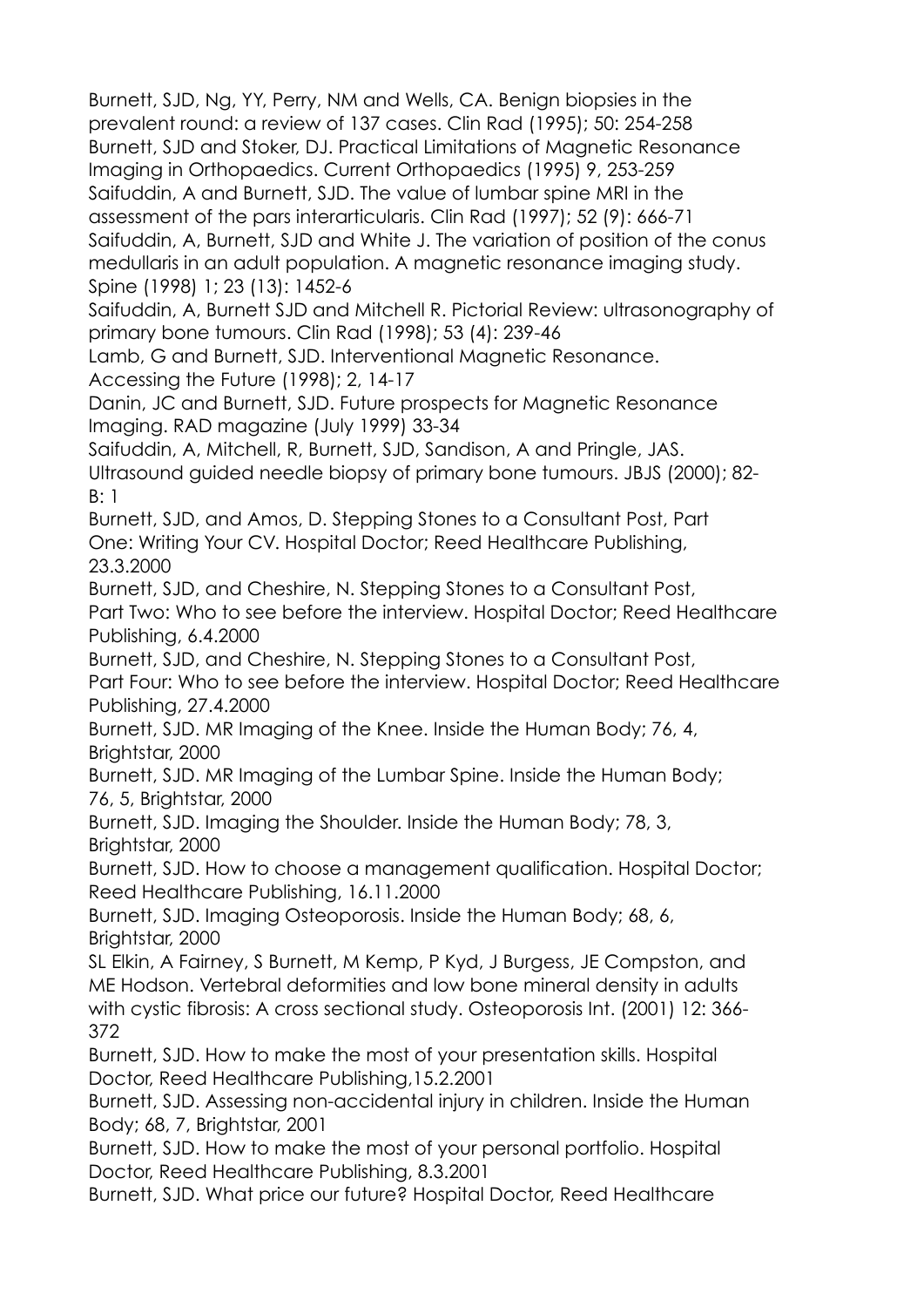Publishing, 12.4.2001

Burnett, SJD. How to create a PowerPoint presentation. Hospital Doctor, Reed Healthcare Publishing, 17.5.2001

Burnett, SJD. Taking the Chair. Hospital Doctor, Reed Healthcare Publishing, 17.5.2001

Burnett, SJD. X-Ray Briefing. Inside the Human Body; 68, 1, Brightstar, 2001

Burnett, SJD. Foreign bodies. Inside the Human Body; 68, 8, Brightstar, 2001

Burnett, SJD. Learn to be an expert witness. Hospital Doctor, Reed Healthcare Publishing, 14.6.2001

Burnett, SJD. How to create and store digital images. Hospital Doctor, Reed Healthcare Publishing, 21.6.2001

Burnett, SJD. Management Speak: A Guide to Jargon-Busting. Hospital Doctor, Reed Healthcare Publishing, 5.7.2001

Burnett, SJD. How to use a Personal Digital Assistant. Hospital Doctor, Reed Healthcare Publishing, 17.8.2001

Burnett, SJD. Trauma Imaging. Inside the Human Body; 78, 1, Brightstar, 2001

Burnett, SJD. Imaging Bone Tumours. Inside the Human Body; 78, 4, Brightstar, 2001

Burnett SJD. Working with Excel. Hospital Doctor, Reed Healthcare Publishing, 18.10.2001

Burnett SJD. X-Ray Specs. Pure, November 2001, p63

Burnett SJD. How to Get Shortlisted. Student BMJ, vol 9; November 2001, p421-422

Burnett SJD. Why I Quit the NHS. Daily Mail, 19.12.2001

Burnett SJD. How to Improve Your CV. BMJ, 5.1.2002, p421-422

Burnett SJD. Why I Left the NHS. Pure, February 2002

Burnett SJD. How to perform well at Interview. BMJ, 2.3.2002

Burnett SJD. Why I left the NHS. BMJ, 9.3.2002

Burnett SJD. How to Design a Website. Hospital Doctor, Reed Healthcare Publishing, 14.3.2002

Burnett SJD. The Afterlife. Hospital Doctor, Reed Healthcare Publishing, 21.3.2002

Burnett SJD. The State of the NHS. Heartlands Magazine, April 2002

Burnett SJD. To MMR or not to MMR. Pure, April 2002

Burnett SJD. Childhood Asthma. Pure, June 2002

Burnett SJD. Deep Vein Thrombosis. Pure, July 2002

Burnett SJD. What I think of the NHS. Hospital Doctor, Reed Healthcare Publishing, 4.11.2002

Harbin LJ, Burnett S, Ghilchick M, Lee DM and Rajan P. Extramedullary haemopoeisis in a hyalinized mammary fibroadenoma. Histopathology, 2002, 41, 1-2

Burnett, SJD. Electron Beam Computed Tomography. Pure, August 2002 Burnett, SJD. Recycled Jewellery. Pure, August 2002

Withey, S and Burnett, SJD (Ed). The Secret of Eternal Youth. Pure, October 2002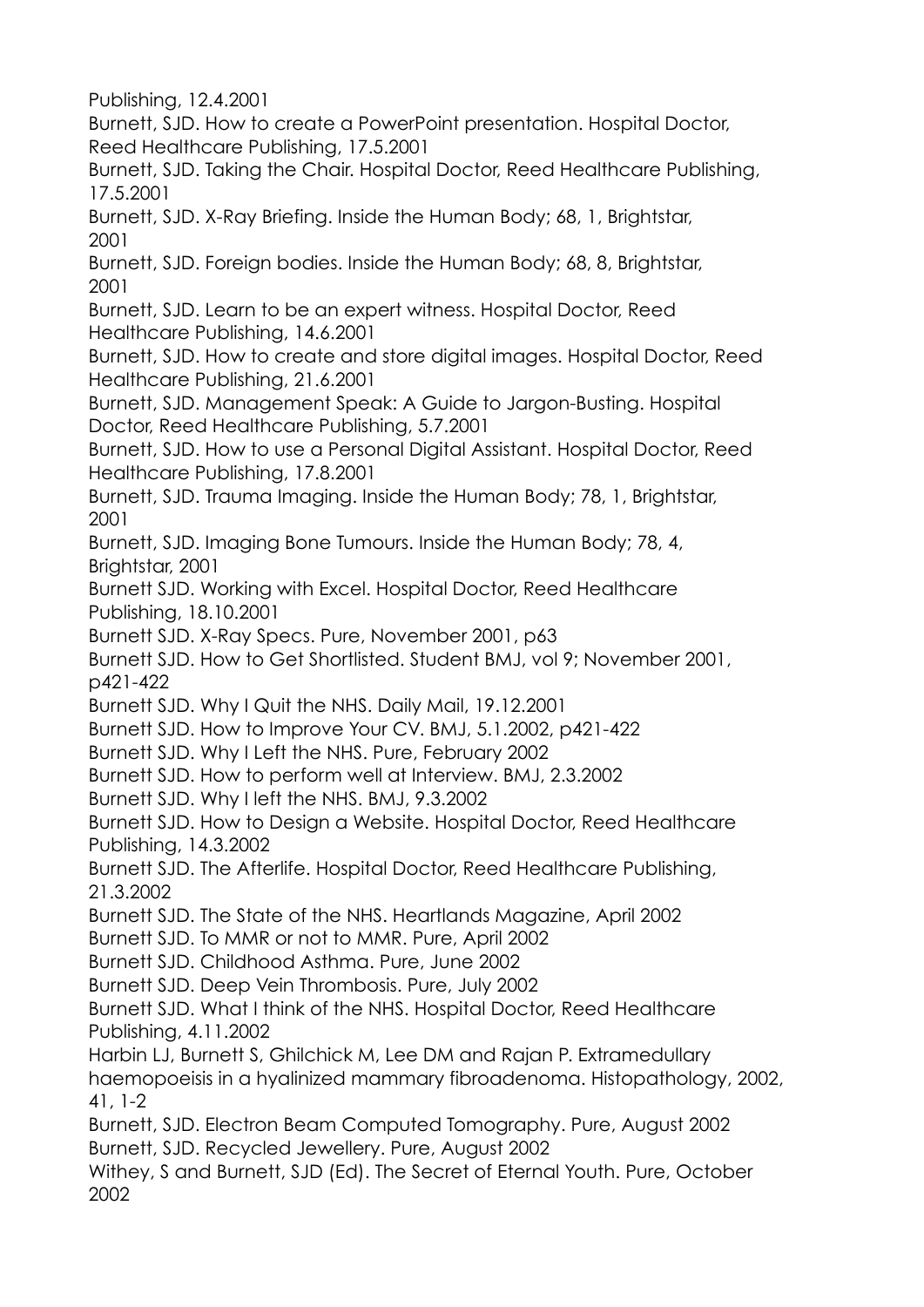Burnett SJD. Hospitals are Dirty Places. Evening Standard, October 11th 2002 Novelli, V and Burnett, SJD (Ed). Meningitis. Pure, November 2002 Burnett SJD. London Hospitals are the dirtiest. Evening Standard. August 7th 2003 Burnett SJD. Clean-ups force us to play dirty. Hospital Doctor, 25th September 2003 Burnett SJD. Milburn doesn't know the half of it. Hospital Doctor, 23rd October 2003 Burnett SJD. A good way to bury ballot news. Hospital Doctor, 13th November, 2003 Burnett SJD. Christmas spoils a good holiday. Hospital Doctor, 11th December, 2003 Burnett SJD. No smoke without getting fired up. Hospital Doctor, 22nd January, 2004 Burnett SJD. How I ended up in medical media. RCR Newsletter. February 2004 Burnett SJD. Tuition fees hits medics worst. Hospital Doctor, 12th February, 2004 Burnett SJD. MMR sceptics deserve a fair hearing. Hospital Doctor, 18th March, 2004 Burnett SJD. Nurses – you get what you pay for. Hospital Doctor, 15th April 2004 Burnett SJD. Time for push on bike safety. Hospital Doctor, 13th May 2004 Burnett SJD. Sputum Utd for the Cup. Hospital Doctor, 17th June 2004 Burnett SJD. Obesity is not OK. Hospital Doctor, 1st July 2004 Burnett SJD. BMA is talking twaddle again. Hospital Doctor, 15th July 2004 Burnett SJD. Quack's can't duck security. Hospital Doctor, 19th August 2004 Burnett SJD. MRI of Paget's Disease. Calcified Tissue International. September 2004, 75, 3, p268 Burnett SJD. Xenophobia is Greek to me. Hospital Doctor, 16th September 2004 Burnett SJD. A slim grasp of reality. Hospital Doctor, 14th October 2004 Burnett SJD. MRSA given a tsar rating. Hospital Doctor, 18th November 2004 Burnett SJD. A party planner's guide to Christmas. Hospital Doctor, 9th December 2004 Burnett SJD. UK needs drink lessons. Hospital Doctor, 13th January 2005 Burnett SJD. Out of the driving seat. Hospital Doctor, 10th February 2005 Burnett SJD. A scandal far worse than the figures reveal. The Daily Mail, 25th February 2005 Burnett SJD. Teenage kicks are scary. Hospital Doctor. 10th March 2005 Burnett SJD. Sharper end of medicine. Hospital Doctor. 7th April 2005 Burnett SJD. Football stifles the vote. Hospital Doctor. 5th May 2005 Burnett SJD. Reality TV can cut the waits. Hospital Doctor. 2nd June 2005 Burnett SJD. Not just Jacko who's whacko. Hospital Doctor. 30th June 2005 Burnett SJD. MRI of Paget's Disease of Bone. International Symposium on Paget's Disease, Abstracts, 2005, p2 Burnett SJD. £290 bill for what exactly. Hospital Doctor. 4th August 2005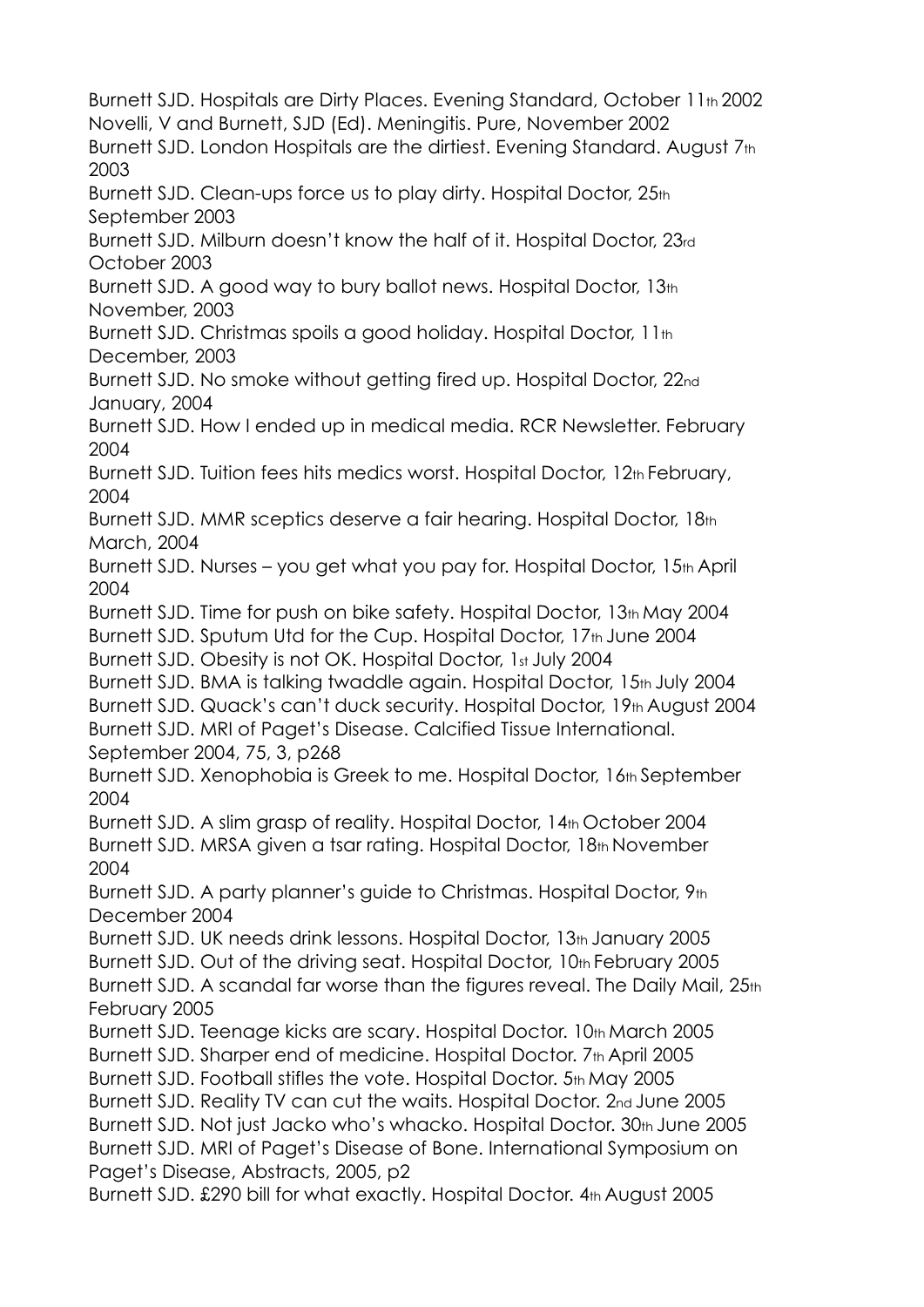Burnett SJD. Dressing the part. BMJ Careers. 13th August 2005 Burnett SJD. Leave alone my lifestyle choice. Hospital Doctor. 15th September 2005

Burnett SJD. Ultrasound Imaging of Lower Limb Pathology. L03, Kinetic Control and MACP Conference Manual, September 2005

Burnett SJD. My beef with vegetarians. Hospital Doctor. 20th October 2005 Burnett SJD. Don't poo poo equality for all. Hospital Doctor. 17th November 2005

Burnett SJD. Screen women from 40. Hospital Doctor. 12th January 2006 Burnett SJD. Make no mistake, the NHS can kill. Daily Mail. 7th February 2006

Burnett SJD. Talking is not enough. Hospital Doctor. 9th February 2006 Burnett SJD. What kind of society denies life savings drugs to mother with young children? Daily Mail. 16th February 2006

Burnett SJD. Ljungberg finds his match. Hospital Doctor. 16th March 2006 Quoted in The Times, Doctors opt to have private operations. 25th March 2006

Burnett SJD. I don't give a flying duck. Hospital Doctor. 20th April 2006 Burnett SJD. Women should be screened from forty. The Daily Telegraph. 24th April 2006.

Burnett SJD. Spurring us on to improve. Hospital Doctor. 18th May 2006 Burnett SJD. Why football's coming home. Hospital Doctor. 22nd June 2006 Burnett SJD. Diet does a fat lot of good. Hospital Doctor. 3rd August 2006 Burnett SJD. Where's the ambulance? Hospital Doctor. 21st September 2006 Burnett SJD. Sick note is rash decision. Hospital Doctor. 12th October 2006 Burnett SJD. Marks of our foolishness. Hospital Doctor. 30th November 2006 Burnett SJD. Early detection may have saved my life. The Daily Telegraph. 8th December 2006

Burnett SJD. From the Front Line. Hospital Doctor. 25th January 2007

Burnett SJD. From the Front Line. Hospital Doctor. 1st March 2007

Burnett SJD. From the Front Line. Hospital Doctor. 5th April 2007

Burnett SJD. From the Front Line. Hospital Doctor. 10th May 2007

Burnett SJD. How we can bring hope to cancer care. The Telegraph. 10th May 2007

Quoted in The Times, Security that is dangerous. 15th May 2007

Quoted in The Evening Standard, Health fear over new airport scanners, 22nd May 2007

Quoted in The Daily Mail, 'Health fear over new airport scanners,' 22nd May 2007

Burnett SJD. Ethical Dilemma. Hospital Doctor. 24th May 2007

Quoted in The Times, 'Yearly screening saved my life.' 28th May 2007 Burnett SJD. Getting back to the gym. Breast Cancer Care News, Summer 2007

Burnett SJD. From the front line. Hospital Doctor. 14th June 2007

Burnett SJD. From the front line. Hospital Doctor, 9th August 2007

Burnett SJD. From the front line. Hospital Doctor. 29th September 2007

Quoted in FHM, 'I sweat like a Brazilian wing back.' October 2007

Burnett SJD. Death by Indifference. Community Care. 11th October 2007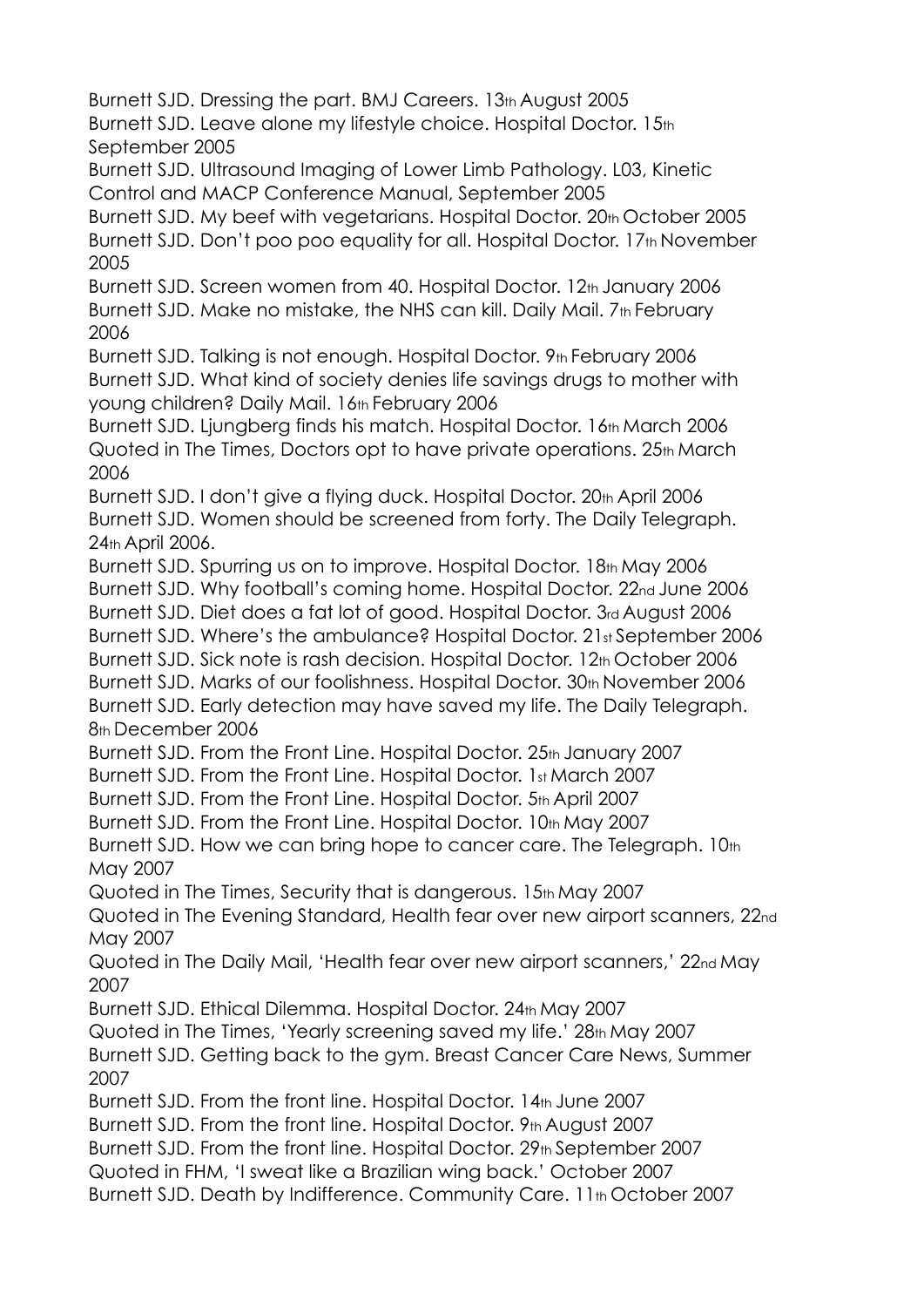Burnett SJD. I found a used needle by his bed. Daily Telegraph. 15th October 2007.

Quoted in The Evening Standard, 'Digital mammography improves detection in younger women.' 25th October 2007

Burnett SJD. From the front line. Hospital Doctor. 8th November 2007 Quoted in The Mirror, 'Household Helpers,' 30th November 2007

Quoted in Zest, 'Women and alcohol: How to drink without the dangers.' December 2007

Quoted in The Evening Standard, 3rd December 2007

Quoted in the Daily Mail, 'Surprise ways to beat that New Year hangover,' 1st January 2008

Quoted in the Sydney Daily Mail, 'Surprise ways to beat that New Year hangover,' 1st January 2008

Quoted in the Baltimore Sun, 'Surprise ways to beat that New Year hangover,' 1st January 2008

Burnett SJD, Bald and beautiful equals beautiful. February 2008, carolinescampaign.org

Burnett SJD, Doctors and illness – cancer. April 2008, rmbf.org

Burnett SJD, From Fable to Table, MA Thesis, June 2008 Letters:

Use of naloxone on opioid-induced anaphylactoid reaction. Panos, MZ, Burnett SJD and Gazzard, BG. BJA (1988); 61(3): 371

Hormone replacement therapy and slow viruses. Burnett, SJD. Country Living, September 1994.

Ladies on the riverbank. Burnett SJD. Salmon and Trout Magazine, August 1995

A spurt of support for the radiograph. Burnett SJD. Radiology Now (1995) 12; 2

Arresting Performances. Burnett SJD. The Independent, 7.7.2001 Female Doctors. Burnett SJD. The Independent, 4.8.2004

Knives Out. Burnett SJD. T3. October 2008

Books:

An Atlas of Anal Endosonography. Bartram, CI and Burnett, SJD.

Butterworth Heinemann, Oxford, 1991. ISBN 0750611251

Comparison between anal endosonography and digital examination in the evaluation of anal fistulae. Burnett, SJD and Bartram, CI, In Modern Coloproctology. Eds. Northover, JMA and Philips, RSK, Edward Arnold, London, 1992

A Radiographic Atlas of Osteoarthritis. Burnett, SJD, Hart, D, Cooper, C and Spector T. Springer Verlag, 1994

Exercises in Diagnostic Imaging. Burnett, SJD and Saifuddin, A.

Harwood Academic, Oxford 1997. ISBN 9057020173

Orthopaedic Imaging: General. Saifuddin, A and Burnett, SJD. In

Diagnostic and Interventional Radiology in Surgery. Eds. Armstrong, P and Wastie, M. Chapman Hall, Oxford 1998

Orthopaedic Imaging: Trauma. Burnett, SJD and Saifuddin, A. In

Diagnostic and Interventional Radiology in Surgery. Eds. Armstrong, P and Wastie, M. Chapman Hall, Oxford 1998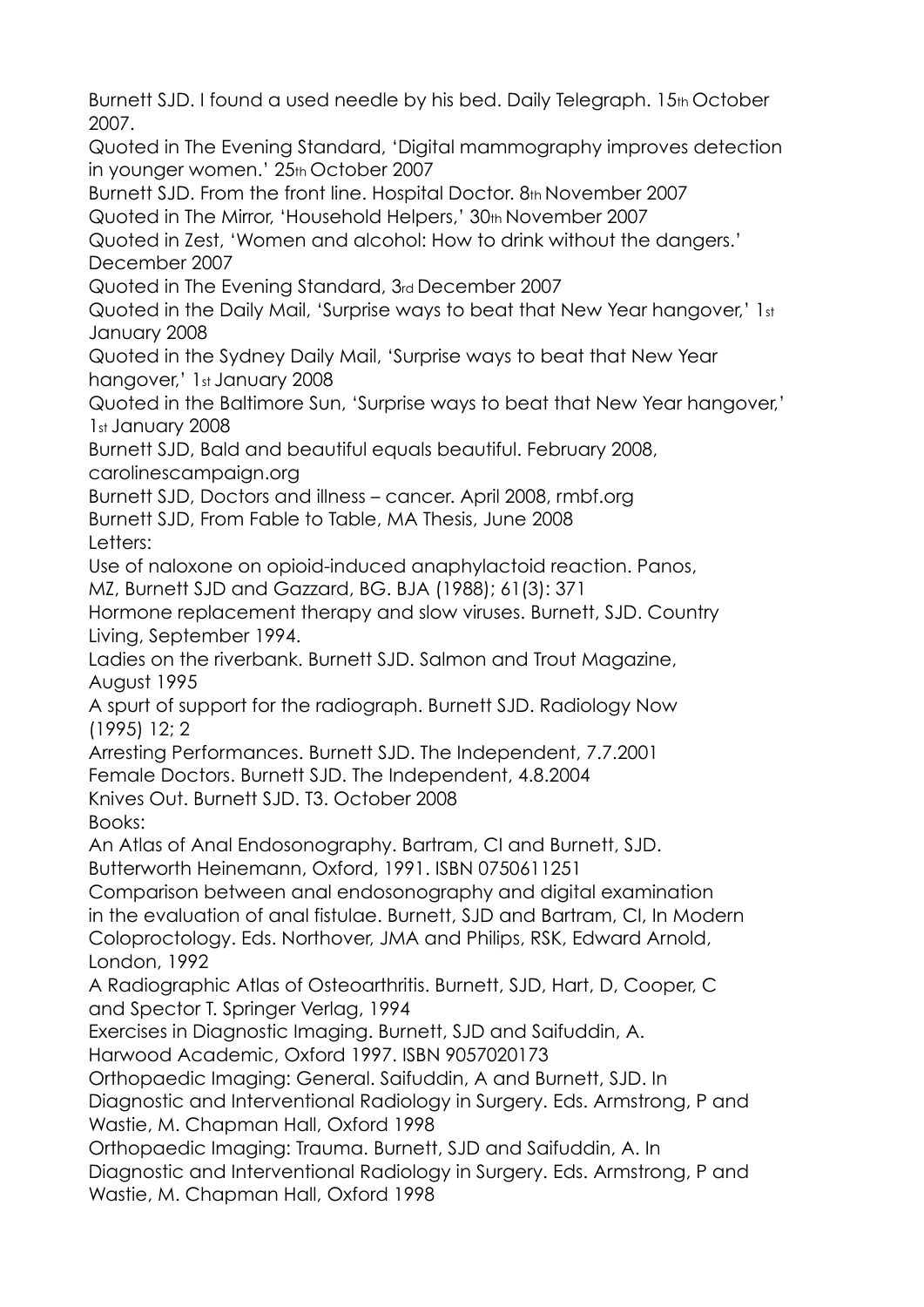An A-Z of Orthopaedic Radiology. Burnett, SJD, Taylor, A and Watson, JM. Balliere Tindall 2000, Edinburgh. ISBN 0702024929 Musculoskeletal Radiology for Therapists. Burnett SJD, Marston RA, and Jones, N. Churchill Livingstone, 2005. ISBN 0443072469 Orthopaedic Imaging: General. Saifuddin, A and Burnett, SJD. In A Concise Textbook of Radiology. Eds. Armstrong, P and Wastie, M. Chapman Hall, Oxford, 2001 Orthopaedic Imaging: Trauma. Burnett, SJD and Saifuddin, A. In A Concise Textbook of Radiology. Eds. Armstrong, P and Wastie, M. Chapman Hall, Oxford, 2001 Wild Things. Burnett SJD. In International Library of Poetry 2007 The Oenophile's Prayer. Burnett SJD. In Northill & Ickwell Cookbook Radiology. Burnett SJD. In Medical Mistakes. Ed. C Foster, Claerhout, 2007, London. ISBN 1905895003 Mastectomy, and Chemotherapy. Chapters in The Psychological Impact of Breast Cancer. Calgut, C. 2010

#### **Media:**

Regular blog writer for Hospitaldr.co.uk LBC's Dr Sarah – regular lifestyle phone in show Radio London's Dr Sarah, as above, and regular paper and news reviewer Interviews for Radio 4 – Woman's Hour, AM, You and Yours, GLR, BBC 1, BBC 2 Pod and vodcasts for Univadis Four short films for Truetube.co.uk Series Off Screen Consultant for Make My Body Younger, BBC3/TwoFour Productions, 2 series Channel 4 F Word, 2 episodes Channel 4 Doctors on Trial, Channel 4 News Richard and Judy, Esther, Tonight with Sir Trevor MacDonald Interviews for THES, The Times, BMA News Review, Co-Editor of 'Science and Medicine' articles for Pure Magazine Radiology advisor for NetDoctor.co.uk Radiology advisor for Questico.co.uk Radiology advisor for SurgeryDoor.com Careers advisor for BMJ.com Use of photographs in magazine columns Style Doctor 2003

#### **Interests:**

**Jewellery** Food **Photography** Art Illustration Millinery Bookbinding **Embroidery**